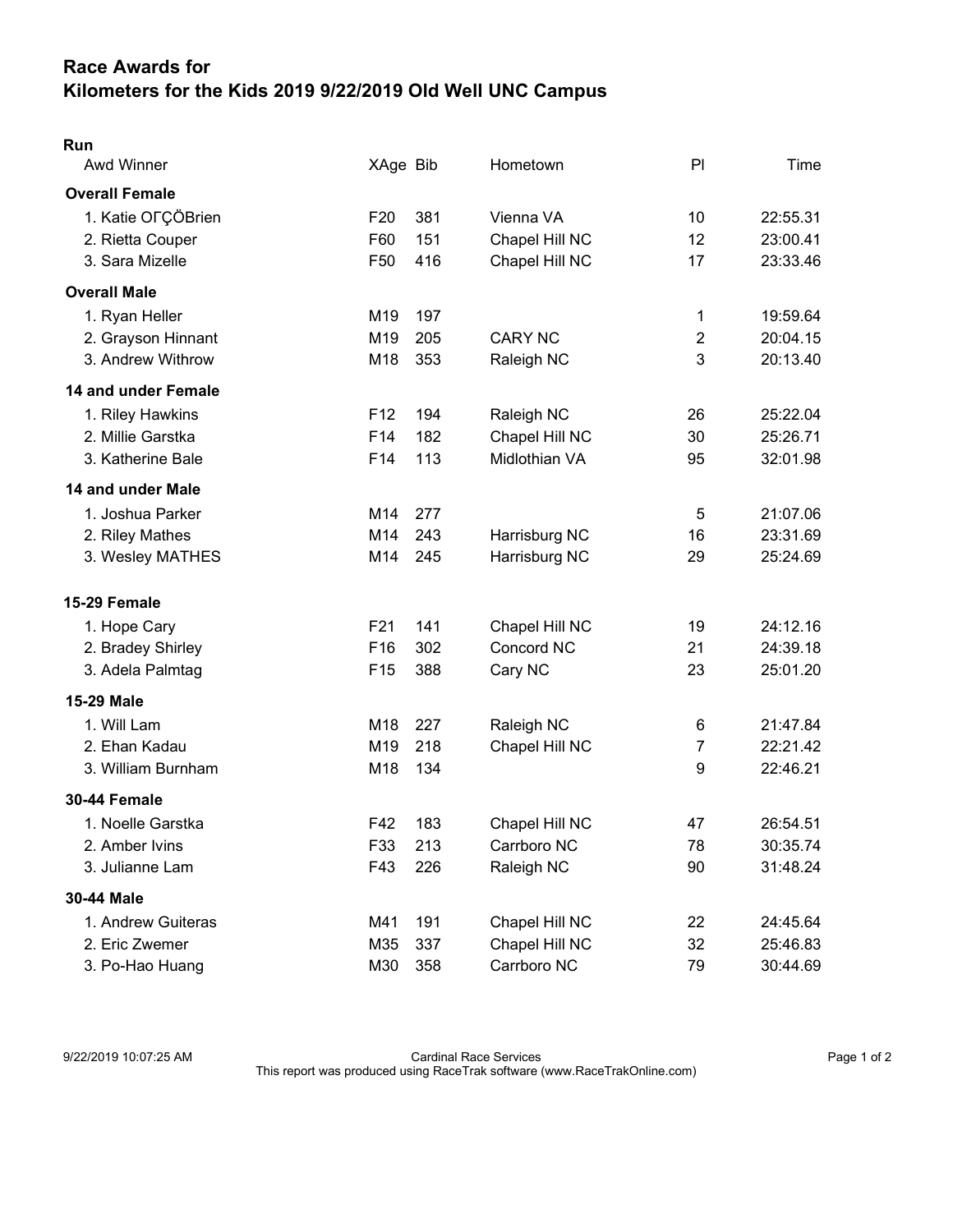| 45-59 Female                           |                 |     |                         |     |          |
|----------------------------------------|-----------------|-----|-------------------------|-----|----------|
| 1. Deanna Rose                         | F48             | 294 | Concord NC              | 31  | 25:28.11 |
| 2. Kathryn Nusbaum                     | F52             | 271 | Mooresville NC          | 69  | 29:29.77 |
| 3. Melissa Kadau                       | F <sub>54</sub> | 220 | Chapel Hill NC          | 92  | 32:00.06 |
| 45-59 Male                             |                 |     |                         |     |          |
| 1. William Heller                      | M52             | 198 |                         | 4   | 20:21.95 |
| 2. Bradley Scholl                      | M47             | 300 | <b>Holly Springs NC</b> | 8   | 22:23.77 |
| 3. Geoff Rose                          | M49             | 296 | Concord NC              | 11  | 22:57.31 |
| 60 and Above Female                    |                 |     |                         |     |          |
| 1. Sally Ivins                         | F63             | 214 | Carrboro NC             | 163 | 40:33.80 |
| 2. Unassigned - 2 Eligible Registrants |                 |     |                         |     |          |
| 3. Unassigned - 2 Eligible Registrants |                 |     |                         |     |          |
| 60 and Above Male                      |                 |     |                         |     |          |
| 1. Tim Creech                          | M62             | 154 | louisburg NC            | 135 | 36:19.32 |
| 2. Mark Bottrill                       | M60             | 129 | Charlotte NC            | 176 | 43:29.68 |
| 3. Thomas Tramposch                    | M67             | 373 | supply NC               | 202 | 56:29.02 |